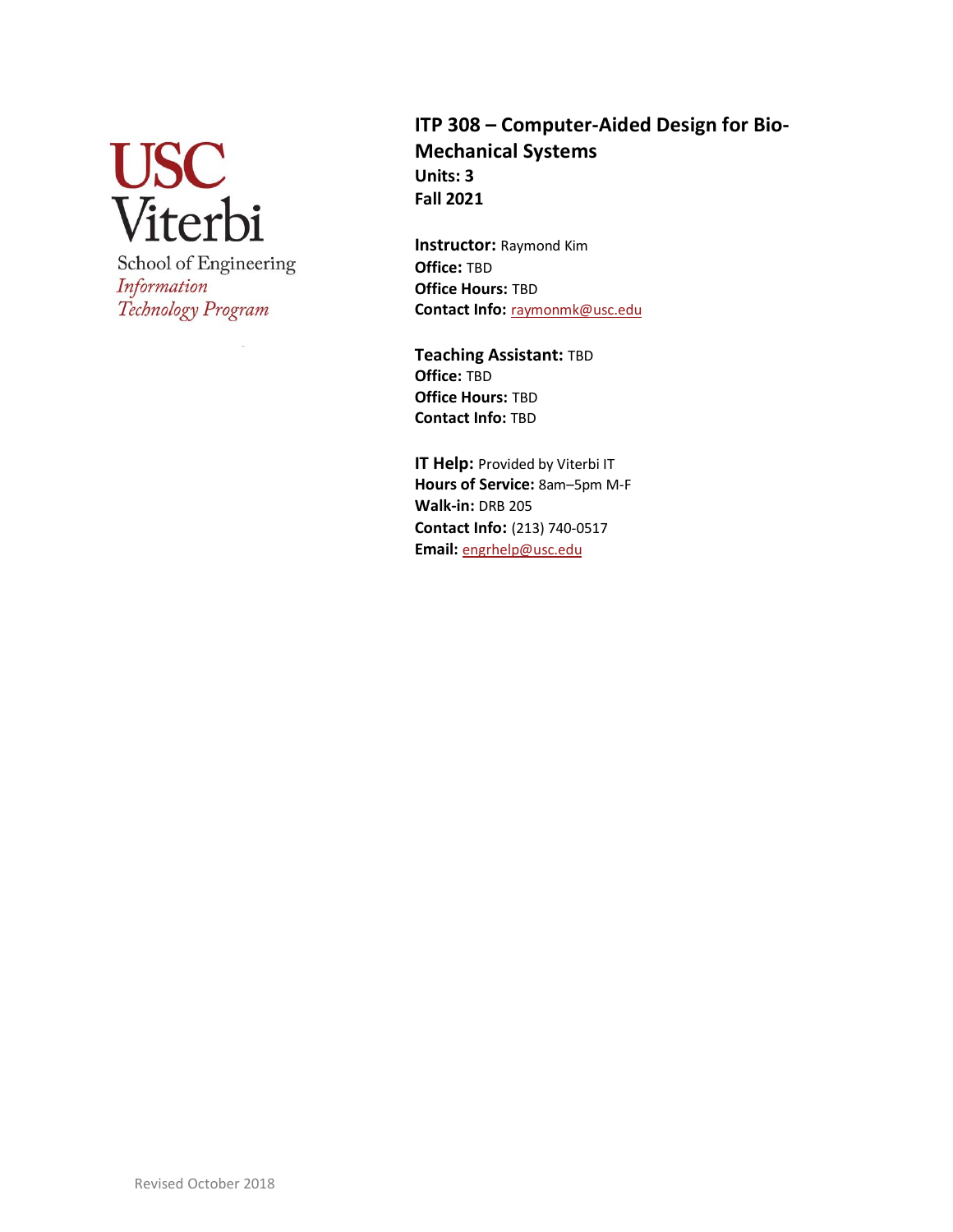## **Course Description**

Concepts of computer-aided design in 2-diemsions and 3-dimensions. Creating advanced parts using extrusions, surfaces, and equating driven sketches. Forming assemblies, and sub-assemblies, for motion analysis.

## **Learning Objectives**

This course will introduce you to one of the CAD tools widely used in industry today. The tool will be SolidWorks. This tool will introduce the concepts of sketching, part assembly, drawings, assemblies, motion tools, and a finite element analysis tool. The course will implement the SolidProfessor teaching content designed to aid in the self-learning of concepts, preparing students for the Certified SolidWorks Associate Develop certification.

Course Objectives:

- 1. Utilize the solid modeling package SolidWorks to design complex parts and assemblies for manufacturing and production.
- 2. Analyze designs through the use of a Finite Element Analysis simulation for stress analysis and design optimization.
- 3. Work collaboratively and efficiently in a group setting to design and analyze a complex physical system.
- 4. Utilize modeling and design principles to satisfy functional requirements in creative and novel ways.
- 5. Communicate designs and findings through proposal writing and presentations

#### **Prerequisite(s):** None

**Co-Requisite(s):** None **Concurrent Enrollment:** None **Recommended Preparation**: MATH 245 and some strength of materials knowledge.

#### **Course Notes**

All lecture slides, homework and lab assignments will be posted to the course Blackboard page. External content will be posted to the SolidProfessor website (requires a paid SolidProfessor account).

## **Technological Proficiency and Hardware/Software Required**

Students are expected to be able to perform the following tasks before the course begins:

- **Create a ZIP file that contains one or more files**
- **UnZIP a file that contains one or more files**
- **Submit files through Blackboard's submission page**

|                          | <b>Student Outcomes*</b> |   |   |   |   |   |   |
|--------------------------|--------------------------|---|---|---|---|---|---|
| <b>Course Objectives</b> |                          | 2 | 3 | 4 | 5 | 6 |   |
| Obj 1                    | x                        |   |   |   |   |   | x |
| Obj <sub>2</sub>         | x                        |   |   |   |   |   | x |
| Obj <sub>3</sub>         |                          |   |   |   | x |   |   |
| Obj 4                    | x                        | x |   |   |   |   |   |
| Obj <sub>5</sub>         |                          |   | x |   | x |   |   |
| All Objectives           | x                        | x | x |   | x |   |   |

\*Student Outcomes as defined by ABET Accreditation. See Page 7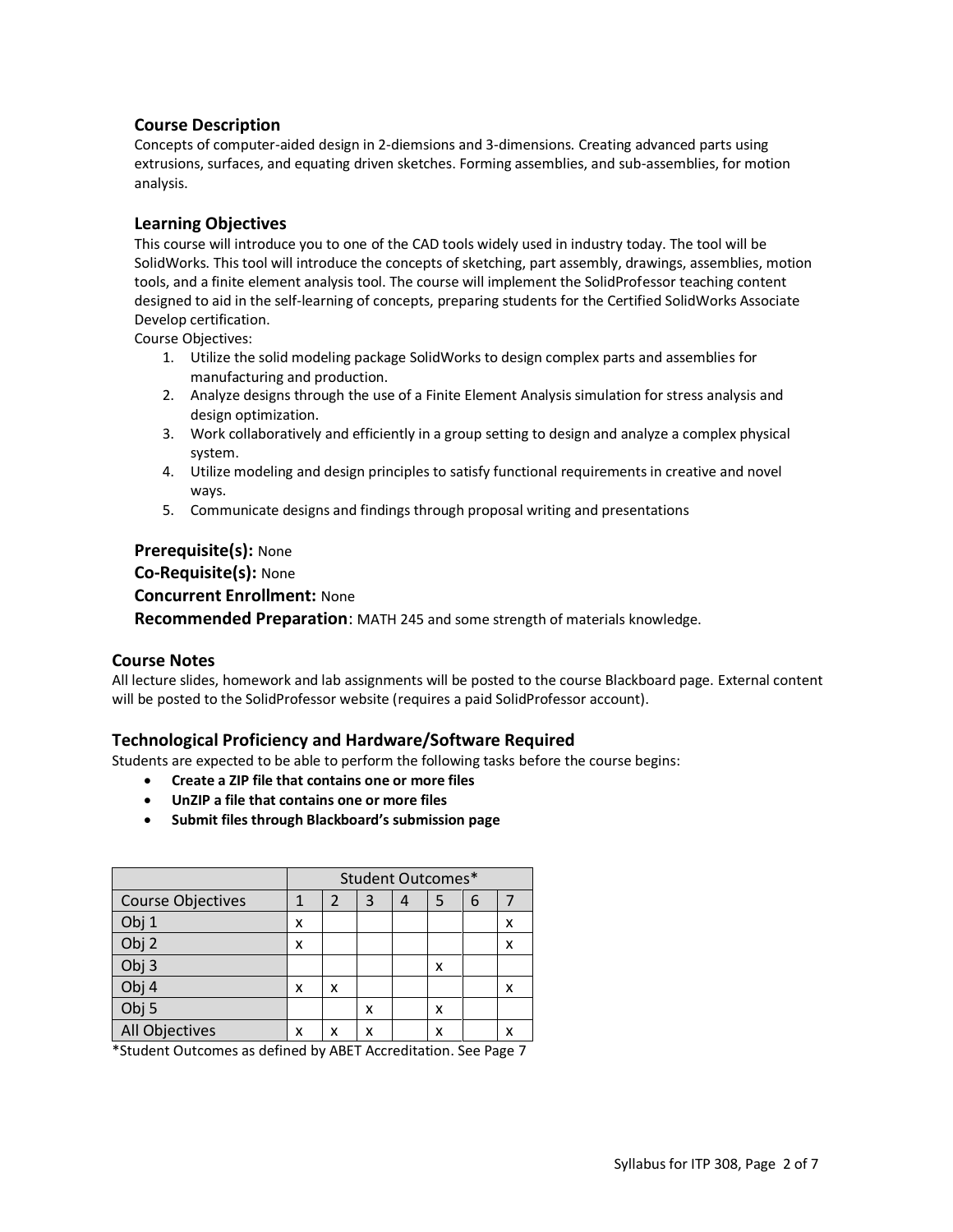# **Grading Breakdown**

You will be graded on the following

| <b>ITEM</b>                 | % of Grade |  |
|-----------------------------|------------|--|
| Lab Assignments             | 25         |  |
| <b>Homework Assignments</b> | 20         |  |
| Mini Project                | 25         |  |
| <b>Final Project</b>        | 30         |  |
|                             |            |  |
|                             |            |  |
| <b>TOTAL</b>                | 100        |  |

#### **Grading Scale**

Course final grades will be determined using the following scale

| 93+        |
|------------|
| $90 - 53$  |
| 87 - <90   |
| $83 - 87$  |
| $80 - 83$  |
| 77 - <80   |
| $73 - 577$ |
| 70 - <73   |
| 67 - <70   |
| $63 - 67$  |
| 60 - <63   |
| <60        |
|            |

## **Mini Project**

The mini project will be an individual modeling project that will have a set of requirements and will test all the material learned from the first 7 weeks of the semester. It will be work 25% of the overall grade.

#### Requirements:

Students will create a project based around functional requirements given by the instructor in Week 3. It must make use of at least 1 assembly comprised of at least 3 parts with 4 unique features per part. The assembly must be constrained to physical limitations and mated properly. Students must also present technical drawings of all parts and any and all assemblies. For each assembly drawing, there should be a BOM and an exploded view showing how the parts are assembled. Students will give a short (~5min) presentation on their project during class.

Students must show that their project meets the functional requirements set forth by the instructions. Grading will be based on the following distribution:

10 points – Meets Functional Requirements 50 points – Parts and Assembly files 20 points – Presentation 20 points – Technical Drawings

100 points total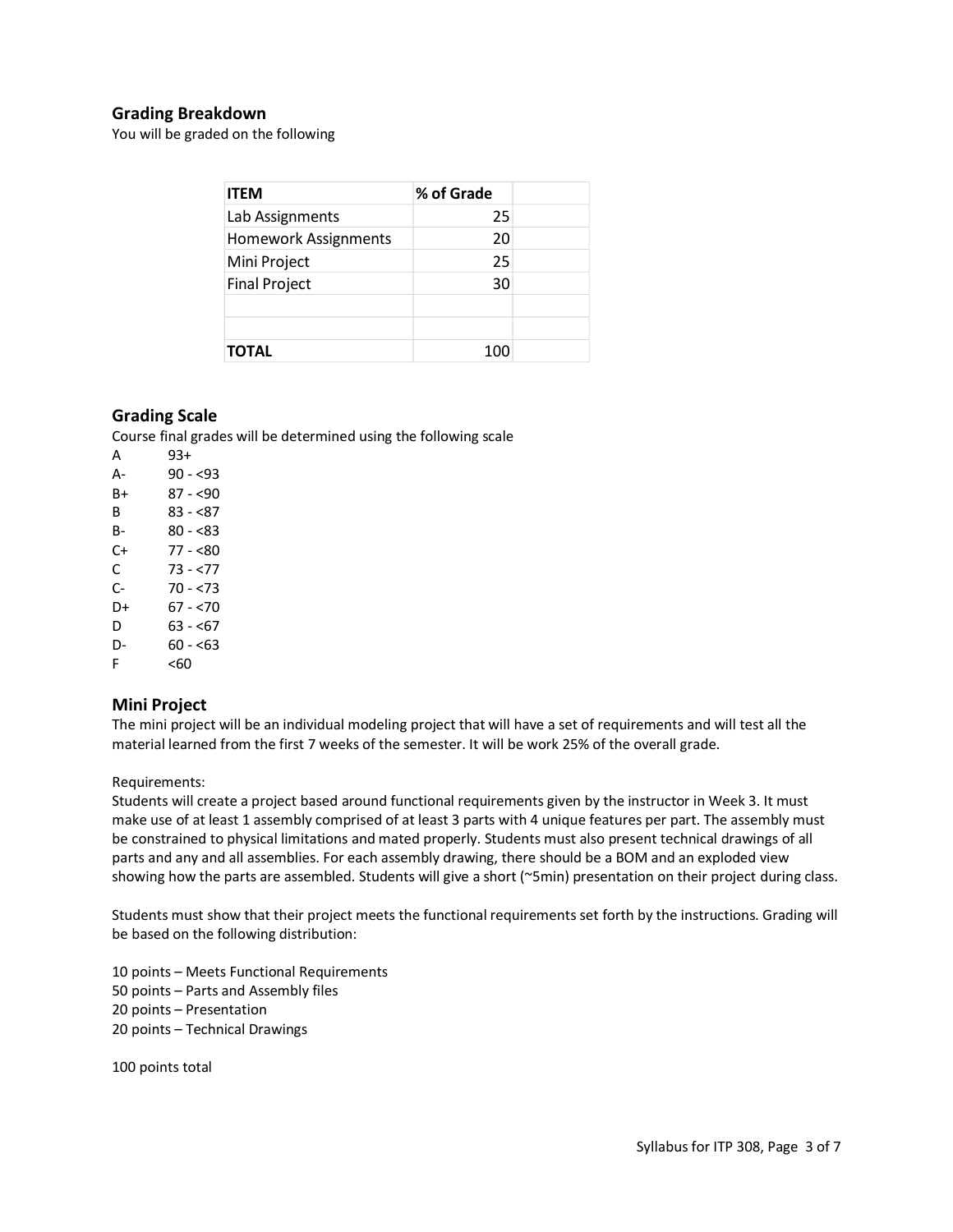# **Final Project**

The final project will be a cumulative project that requires the use of learned material during the semester. The project will be worth 30% of the overall grade and can be done in a group of up to 3 members.

#### Requirements:

A group of up to 3 students will create an assembly of their choice. The assembly must feature at least 4 different parts per student, with at least 8 different features (cuts, extrusions, surfaces, etc.) for each part. The assembly must be completely constrained with physical limitations accounted for (colliding parts, over-rotation, etc.).

Each group must submit a proposal that outlines their final project along with a list of parts that make up the assembly. Preliminary sketches or photographs must be provided as well as any supporting documentation for your build.

Each group will create a photo-realistic render of the assembly and create an animation of the assembly. Final projects will be presented during the assigned final time, including a discussion of the design process along with any trade studies that were conducted.

Anonymous peer evaluations will be submitted as well as evaluations of your project made by the other groups. Each will be taken into consideration when calculating the final project grade.

Total points: 100

20 Points – Proposal 20 Points – Presentation 50 Points – Assembly and Part Files 10 points – Evaluations

#### **Assignment Submission Policy**

Homework and lab assignments will be given weekly. Students will submit all of their homework assignments and labs through Blackboard only. No email submissions will be counted towards a student's grade.

Late work will be accepted up to two days after the due date of the assignment or lab.

0 – 24 hours Late: 80% maximum credit 24 – 48 hours Late: 65% maximum credit >48 hours late: 0% maximum credit.

#### **Grading Timeline**

Grading of labs will be done by the end of the week on which the lab was assigned. Grading of homework will be done within one week of the deadline.

## **Accessing SolidWorks**

Students can access SolidWorks in several ways. Below is a list of ways to access the software in order of preference (first option being the most reliable and stable connection):

- 1. Request a loaner laptop from ITP to borrow for the duration of the semester. It will come preloaded with SolidWorks 2020. You will be shipped a laptop if you cannot physically pick it up from the ITP office (all shipping fees will be paid for by ITP).
- 2. Installing SolidWorks SDK on your personal computer. SolidWorks runs only on a Windows operating system so you will either need a PC, or have your Mac run a Windows OS using a partition drive (Bootcamp) or a virtual machine. This SDK does not include some of the components that we will need for the final project, but you can do mostly everything else in the SDK.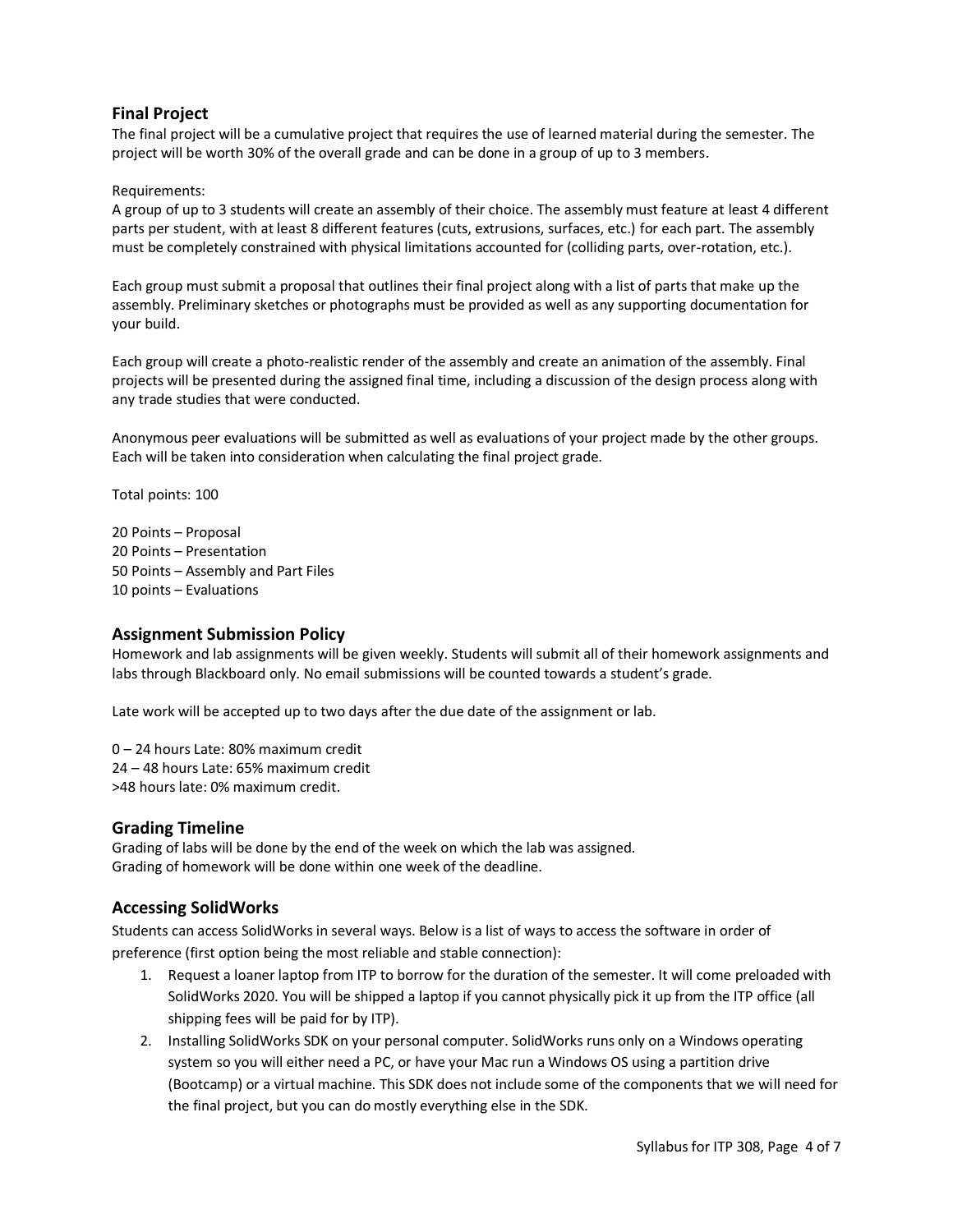- 3. Accessing the Virtual Desktop Interface (VDI). You can use a virtual machine that has SolidWorks installed on it through your web-browser or through an application you install on your computer. This connection requires a stable internet connection. This method works on Mac and Windows.
- 4. Accessing the Viterbi Lab Remote Desktop Connection through myViterbi. You can request a session with a physical computer on campus using a Remote Desktop Protocol (RDP) connection. This works on Mac and Windows computers. You will need to securely connect to the Virtual Private Network (VPN) to access the connection.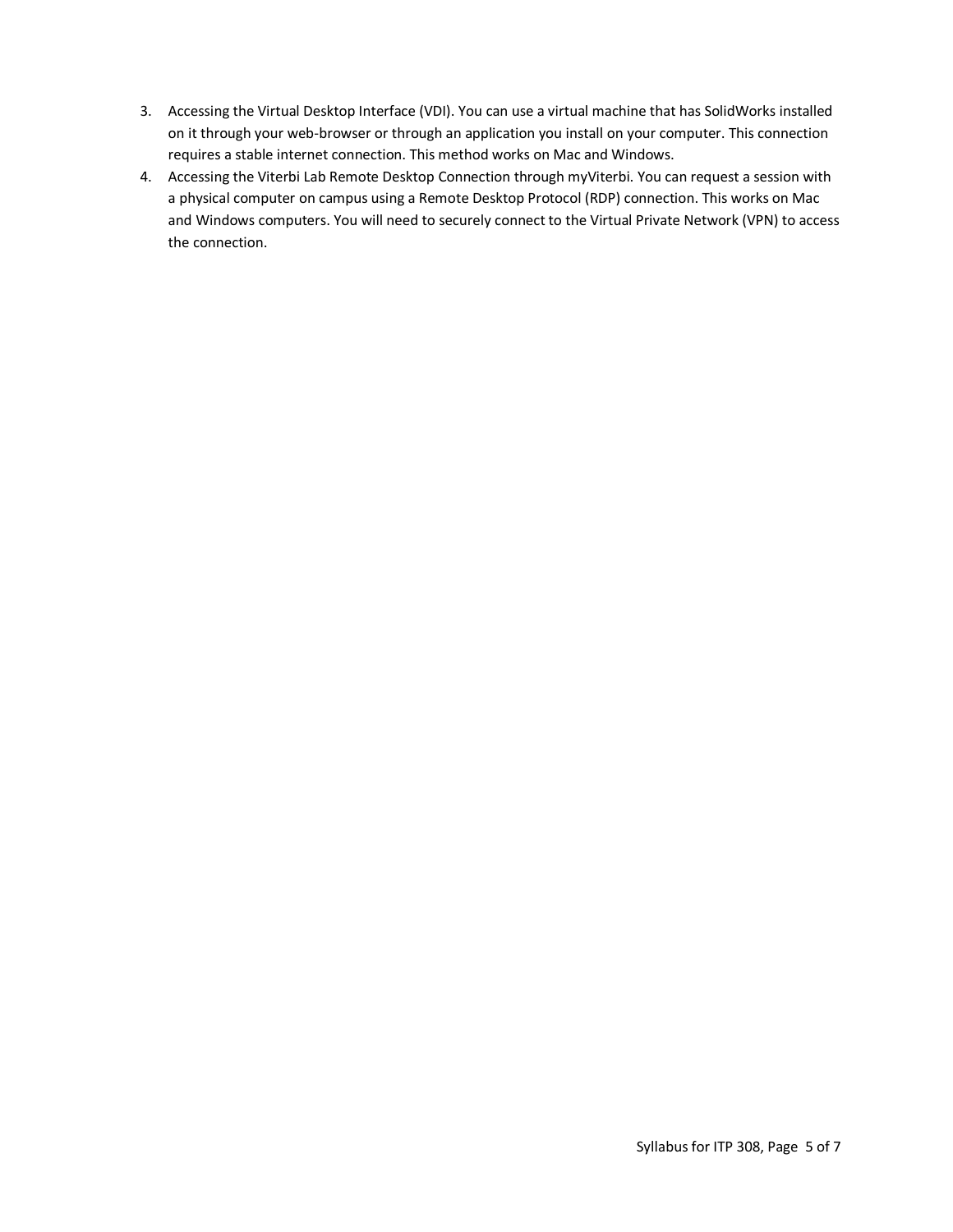# **Course Schedule: A Weekly Breakdown**

|              | <b>Topics</b>                                                              | <b>Readings</b>                                                                           | Labs/Homework                                                                                                                                          |
|--------------|----------------------------------------------------------------------------|-------------------------------------------------------------------------------------------|--------------------------------------------------------------------------------------------------------------------------------------------------------|
| Week 1       | SolidWorks interface;<br>sketches; parts; extrusions;<br>boss/bass; sweeps | <b>Suggested Outline: Section 1-2</b>                                                     | Lab1: Sketching<br><b>Assignment 1: Basic Extrusions</b>                                                                                               |
| Week 2       | Tabs; fillets; mirroring;<br>materials; mass properties                    | <b>Suggested Outline: Section 3</b>                                                       | Lab2: Symmetry and Patterns<br><b>Assignment 2: Functional Design</b><br><b>Assignment 1 Due</b>                                                       |
| Week 3       | Revolves; ribs/shells;<br>chamfer; planes; assemblies                      | <b>Suggested Outline : Section 4-</b><br>5                                                | Lab3: Circular/Cylindrical Symmetry<br><b>Assignment 3: Reference Geometry</b><br><b>Assignment 2 Due</b><br><b>Mini Project Requirements Assigned</b> |
| Week 4       | Drawings; section views;<br>annotations; BOM                               | <b>Suggested Outline: Section 6</b>                                                       | Lab4: Drawing Views/Configurations<br><b>Assignment 4: GD&amp;T</b><br><b>Assignment 3 Due</b>                                                         |
| Week 5       | 3D sketching; derived<br>sketches; auto trace                              | <b>Advanced Parts: Advanced</b><br><b>Sketching</b>                                       | Lab5: 3D Sketching<br><b>Assignment 5: Functional Design Assemblies</b><br><b>Assignment 4 Due</b>                                                     |
| Week 6       | Lofts; boundary features                                                   | <b>Advanced Parts: Sweeps,</b><br>Lofts, Boundary                                         | <b>Lab6: Lofting Bodies</b><br><b>Assignment 6: Advanced Part Creation</b><br><b>Assignment 5 Due</b>                                                  |
| Week 7       | <b>CSWA Practice</b>                                                       | <b>Suggested Outline: Lesson 7-</b><br>13                                                 | Lab7: CSWA Practice Part<br><b>Assignment 7: CSWA Practice Assembly</b><br><b>Assignment 6 Due</b><br><b>Proposal Due</b>                              |
| Week 8       | Modeling and Design Intent                                                 | <b>Efficient Modeling and Design</b><br>Intent                                            | <b>Assignment 7 Due</b>                                                                                                                                |
| Week 9       | Mini Project Presentations                                                 |                                                                                           | Mini Project Due                                                                                                                                       |
| Week 10      | Simulation Xpress;<br>simulation of loads; FOS                             | <b>SimulationXpress</b>                                                                   | Lab8: Simple Load Analysis<br><b>Assignment 8: Trade Study Design</b>                                                                                  |
| Week 11      | Surfaces                                                                   | <b>Surfacing Essentials</b>                                                               | Lab9: Surfacing<br><b>Assignment 9: Combining Surfaces and Solids</b><br><b>Assignment 8 Due</b>                                                       |
| Week 12      | Assembly features;<br>component patterns;<br>advanced mates                | <b>Advanced Assemblies:</b><br><b>Assembly Features,</b><br><b>Component Patterns,</b>    | <b>Assignment 10: Advanced Assembly Creation</b><br><b>Assignment 9 Due</b>                                                                            |
| Week 13      | Scenes; lights; cameras;<br>motion and animation                           | <b>Visualization and</b><br><b>Appearances; Motion and</b><br><b>Animation</b>            | <b>Work on Final Project</b><br><b>Assignment 10 Due</b>                                                                                               |
| Week 14      | Designing Springs;<br><b>Advanced Animation</b><br>Techniques              |                                                                                           | <b>Work on Final Project</b>                                                                                                                           |
| Week 15      | Decals; material properties                                                | <b>Material Properties, Adding</b><br>Decals, Giving a concise,<br>useful, technical Talk | <b>Work on Final Project</b>                                                                                                                           |
| <b>FINAL</b> |                                                                            |                                                                                           | Date: For the date and time of the final for<br>this class, consult the USC Schedule of Classes<br>at www.usc.edu/soc.                                 |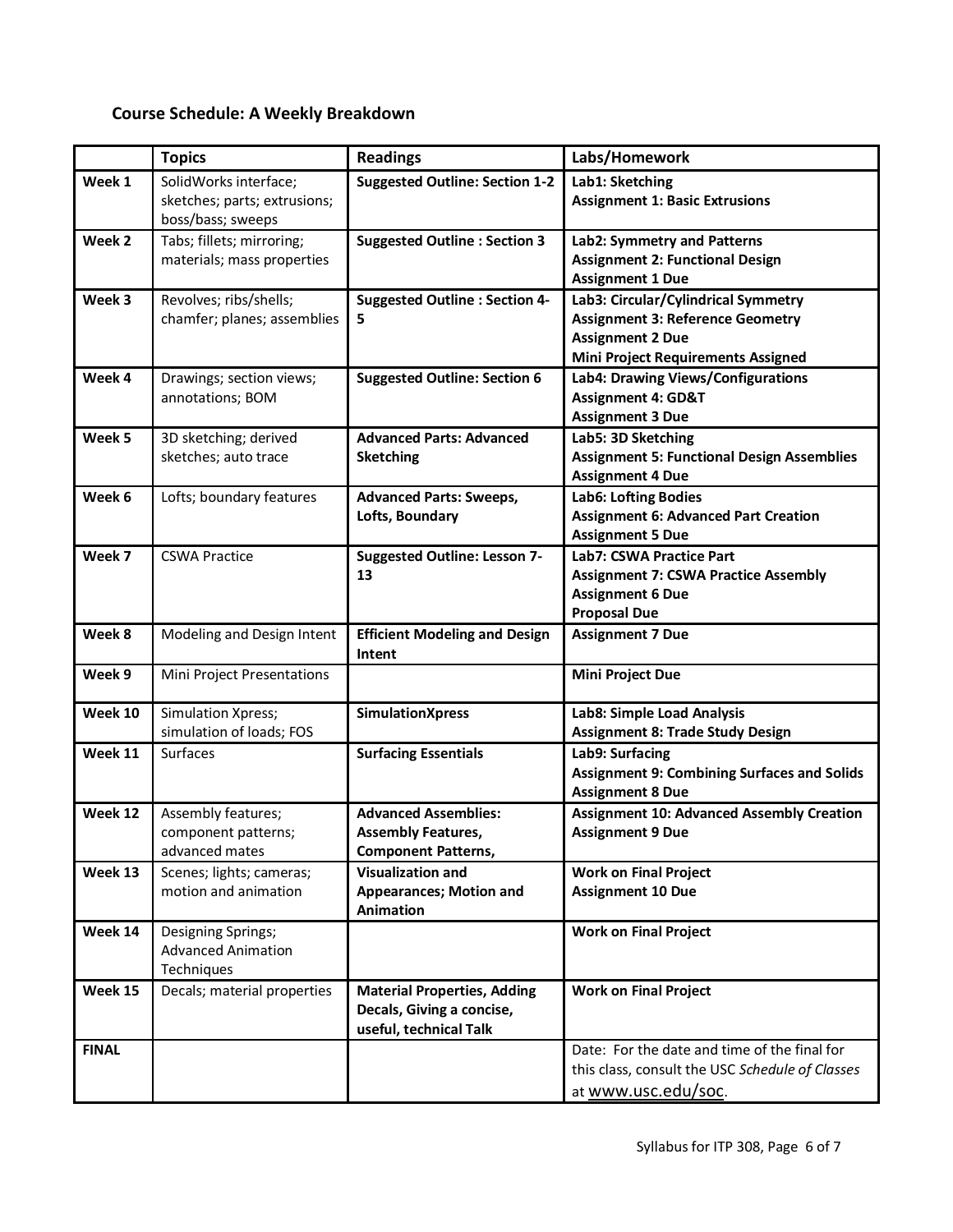# **Statement on Academic Conduct and Support Systems**

#### **Academic Conduct:**

Plagiarism – presenting someone else's ideas as your own, either verbatim or recast in your own words – is a serious academic offense with serious consequences. Please familiarize yourself with the discussion of plagiarism in *SCampus* in Part B, Section 11, "Behavior Violating University Standards" [https://policy.usc.edu/scampus-part-b/.](https://policy.usc.edu/scampus-part-b/) Other forms of academic dishonesty are equally unacceptable. See additional information in *SCampus* and university policies on scientific misconduct, [http://policy.usc.edu/scientific-misconduct](http://policy.usc.edu/scientific-misconduct/)

In this class, all homework submissions will be compared with current, previous, and future students' submissions. If your work is found to be a copy of another person's work, or if you submit someone else's work as your own, the instructors will not hesitate to file a report with SJACS with a recommended penalty of an F in the course.

Do not give other student's your SolidWorks files. This is the easiest way to avoid plagiarism. In the case that files have been shared, all students involved will receive the same penalty and no distinction will be made between those who submitted another person's work, and those who shared the file.

#### **Support Systems:**

*Student Counseling Services (SCS) - (213) 740-7711 – 24/7 on call* Free and confidential mental health treatment for students, including short-term psychotherapy, group counseling, stress fitness workshops, and crisis intervention[. https://engemannshc.usc.edu/counseling/](https://engemannshc.usc.edu/counseling/)

#### *National Suicide Prevention Lifeline - 1-800-273-8255*

Provides free and confidential emotional support to people in suicidal crisis or emotional distress 24 hours a day, 7 days a week[. http://www.suicidepreventionlifeline.org](http://www.suicidepreventionlifeline.org/)

*Relationship and Sexual Violence Prevention Services (RSVP) - (213) 740-4900 - 24/7 on call* Free and confidential therapy services, workshops, and training for situations related to gender-based harm.<https://engemannshc.usc.edu/rsvp/>

## *Sexual Assault Resource Center*

For more information about how to get help or help a survivor, rights, reporting options, and additional resources, visit the website: <http://sarc.usc.edu/>

*Office of Equity and Diversity (OED)/Title IX Compliance – (213) 740-5086* Works with faculty, staff, visitors, applicants, and students around issues of protected class[.](https://equity.usc.edu/) <https://equity.usc.edu/>

## *Bias Assessment Response and Support*

Incidents of bias, hate crimes and microaggressions need to be reported allowing for appropriate investigation and response.<https://studentaffairs.usc.edu/bias-assessment-response-support/>

#### *The Office of Disability Services and Programs*

Provides certification for students with disabilities and helps arrange relevant accommodations. [http://dsp.usc.edu](http://dsp.usc.edu/)